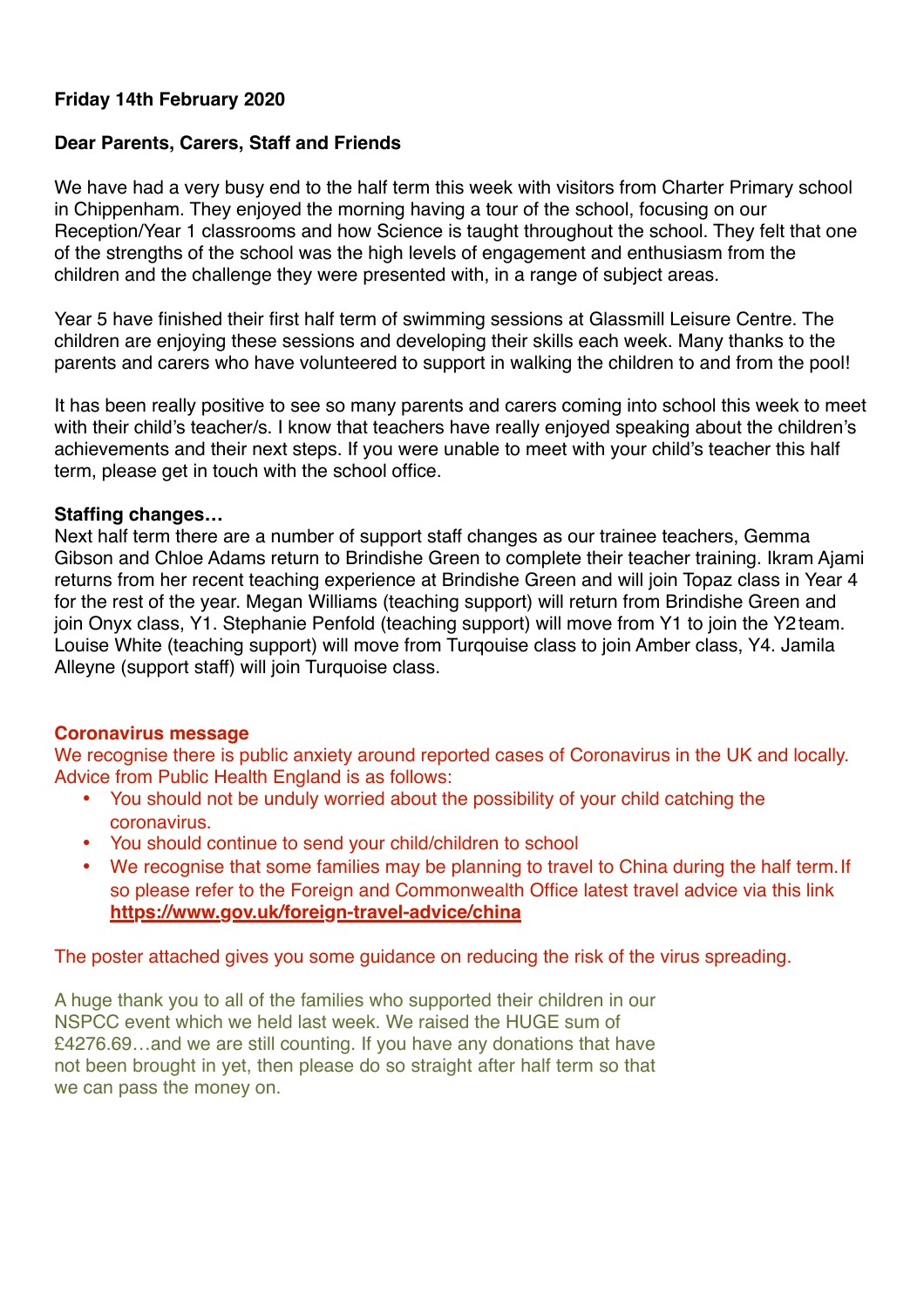### **Message from the PSFA**

After weeks of training, 43 members of the Brindishe Manor community will be running the Vitality Big Half <https://www.thebighalf.co.uk/> on Sunday 1<sup>st</sup> March 2020.

We need your help in one of the following ways:

- 1) **Are you a keen runner?** Would you like to join the running team? 2 places have become available so if you are interested please let the school office know
- 2) **Sponsorship:** all 43 runners are raising money to support the development of the outdoor spaces at Brindishe Manor. If you are able to, a small donation would be gratefully received[: https://](https://localgiving.org/fundraising/BrindisheManor/) [localgiving.org/fundraising/BrindisheManor/](https://localgiving.org/fundraising/BrindisheManor/) Last year we were able to secure match-funding from a company. If you know anyone who may be able to do this, please do let the office know
- 3) **Support on the day:** the runners will all be wearing Brindishe Manor t-shirts and would love to hear a clap or cheer to keep them going. For more information, please click on the following: [https://](https://www.thebighalf.co.uk/event-info/spectator-info/) [www.thebighalf.co.uk/event-info/spectator-info/](https://www.thebighalf.co.uk/event-info/spectator-info/)

**Attendance of the week…** Key Stage 1 – 97% Jasper and Onyx Key Stage 2 - 98% Opal

#### **Calling all creative writers in Y4 and 6**

Our Creative Writing Club takes place on Fridays after school from 3.15 – 4.15 pm and we have some spaces for next half term. If your child would like to join, please let the office know. The first session will be on Friday 6<sup>th</sup> March.

**Year 1 choir** will be starting again after half term on Thursdays from 3.15 – 4 pm. If your child was already a member, they will still have a place. If your child would like to join, please let the office know and they will let you know if there are any available spaces. The first session will be on Thursday 5<sup>th</sup> March.

**Safeguarding our community**…We try very hard to keep our zigzag lines outside school clear at drop off and pick up times. This is for the safety of all our children and their families who need to cross the road. Thank you to everyone who parks up safely and doesn't either stop on the zigzag lines or double park on the other side of the road. If you ask a friend or family member to drop off or collect your child, please remind them to respect the zigzag lines outside school and to park up legally and walk in with your child. If you are coming to school in a taxi, please do not ask the taxi to stop directly outside the school.

> **Educate and celebrate News…**If you are looking for something fun to do during the half term why not have a look at the events happening at Greenwich Maritime Museum as they are running a range of workshops and events as part of their Rainbow Week celebrating LGBT+ History Month **https://www.rmg.co.uk/see-do/exhibitions-events/february-half-term[rainbow-week](https://www.rmg.co.uk/see-do/exhibitions-events/february-half-term-rainbow-week)**

#### **Dates for your diary**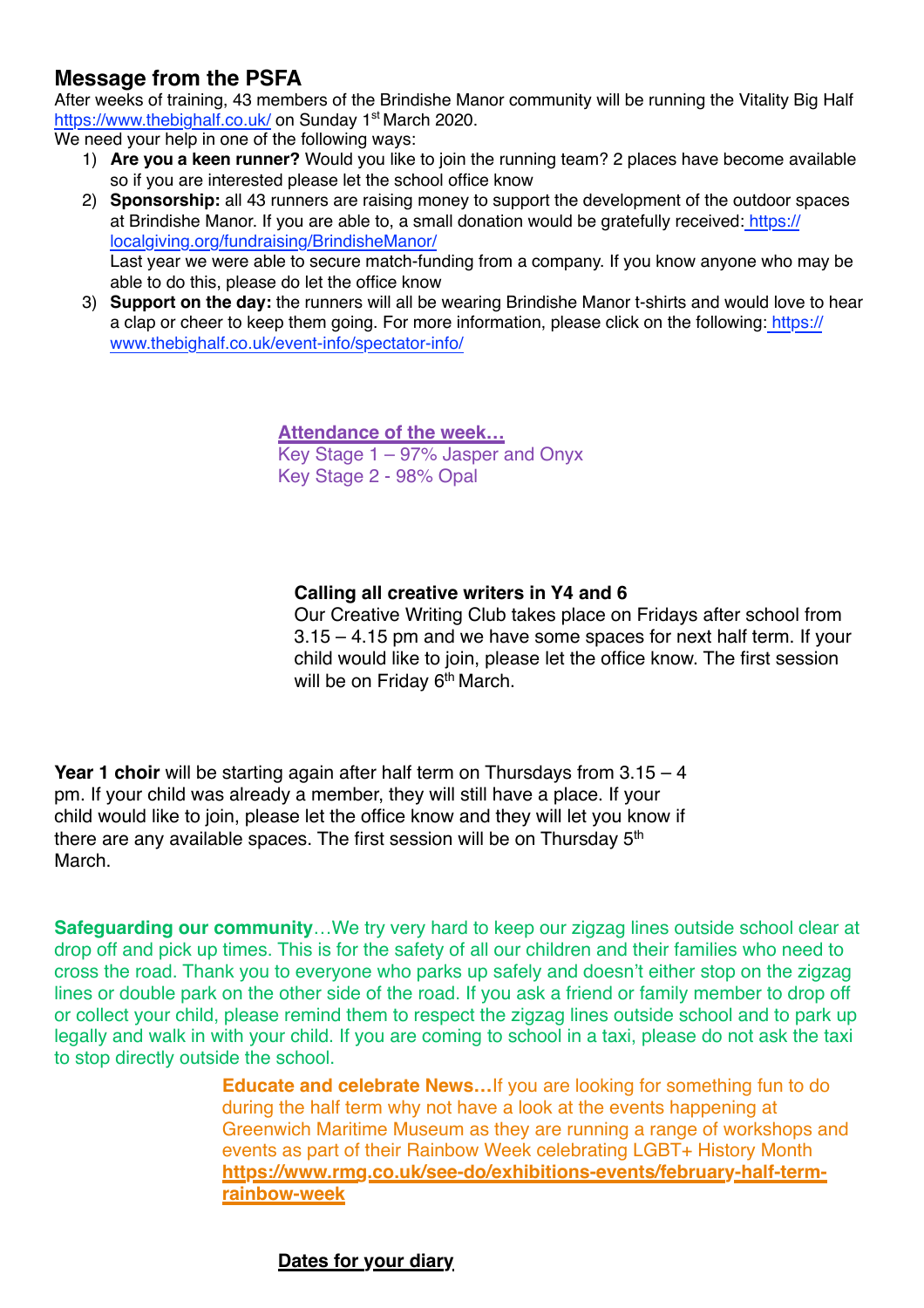Week Beg 17<sup>th</sup> February – Half term **Monday 24<sup>th</sup> February – Return to School Monday 24th February –** Y2 to Horniman Museum **Thursday 27th –** Whole School Author Workshop **Friday 28th March –** Visit to Lewisham Chamber Office **Monday 2nd - 6th March**– school journey to the Isle of Wight **Thursday 5th March –** World Book Day **Monday 9th March –** Sports Relief week

Please be reminded that the Government announced last year that the early **May bank holiday** would this year be moved from Monday **May** 4th to **Friday May 8th,** to mark the 75th anniversary of VE Day.

#### **The 2020-2021 term dates are available on our website.**

Best wishes for the half term and we look forward to seeing the children back on Monday  $24<sup>th</sup>$ February.

Kate Porter

**Headteacher** 

**Nursery** - We have been practising writing our names using our phonics cards. This helps us to form clear letters when writing. We have turned our Fire Station role play area into a Police Station so that the officers on duty can investigate, arrest and put the criminals in jail if needed. We have learned about 'finger prints' and learning the meaning of the words 'What?', 'Where?', 'When?' and 'How?'. We will be baking and eating pancakes on Shrove Tuesday (25<sup>th</sup> of February 2020). We would just like to remind adults to please complete and return the permission slips to the Nursery after Half Term. Havea

lovely week.

**Reception -** You should all have received your login details to [http://www.lgfl.net](http://www.lgfl.net/) so you can now access lots of useful games on your computer. Please let us know if you need any more help with logging on.

We'd love to hear from the children about which ones they enjoy using the most and why. This week we also invited you all to become a 'Secret Reader' in Reception. If you are able to read to us on Wednesdays at 2.55pm, please sign up for a session at the office. However please don't tell your child that you are visiting as we want to keep it a surprise until the day! We look forward to having our first reader on Wednesday 27th February.

On Thursday 28th February we are taking part in an exciting author workshop called 'Dylan's Amazing Dinosaurs'. Please make sure you return the slip with your donation to the office so your child can take part. You will also have a chance to buy a copy of the book and have it signed by the author- look out for your pre-order form in your child's bag.

We have really enjoyed seeing how the children are becoming more independent with their learning this term, especially with their phonics, reading and writing. Thank you for all the support you are providing at home- it really helps. Have a lovely half term holiday.

**Year 1 - Jasper class have been working very hard to solve the last part of the naughty bus** mystery – who gave it to us? The children created a timeline of events and facts to create their own interview question, interrogated 5 staff members after considering who might have given it to us, and finally they looked at their findings to come to a conclusion. Ask them to give a recount of our investigation this week and who we found out to be the culprit.

In Year 1 maths, we have been partitioning numbers into 10s and 1s using Base 10. For example '14 is 1 ten and 4 ones'. At home you can have a go by giving your child a number from 1-20 and asking them to draw the Base 10 to represent that number. We have also been testing different materials to see which one makes the best umbrella, the children designed, made and tested their own materials.

We hope you have a lovely and restful half term break!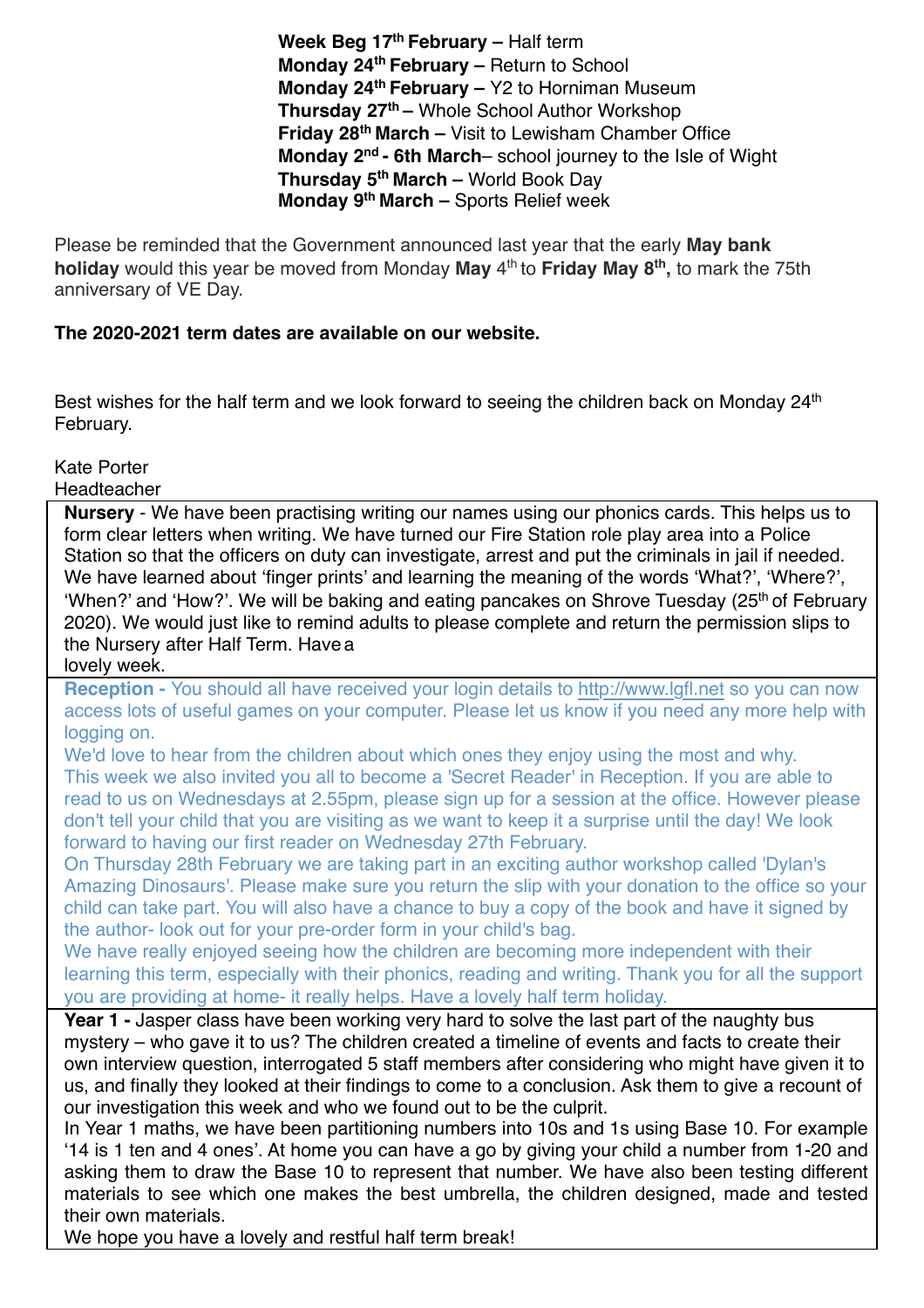**Year 2 -** This week, Year 2 have been making Galimotos! These objects are homemade push or pull toys that are popular in parts of Africa. Children recycled materials such as bottles, boxes and pieces of wire to create the car-like contraptions, and we did the same. A big thank you to the families who gave us a supply of recyclables to use - it really helped! Our children designed their versions based on real life examples - often choosing to model them on a particular animal or type of vehicle. With help from members of staff, they then attached wheels to help them move around. If you have a free afternoon over half term, why not root around in the recycling to see if you have any materials that could make a

similar toy? We'd love to see the results!

**Year 3 -** It has been a fantastic half term, all the children have worked incredibly hard and should be very proud of their achievements. This week in maths, we have continued with our learning on division. We have been using the 'bus stop' method to divide with regrouping and remainders. Ask your child to show you this method. Also, it would be very helpful if you could give your child as many opportunities as possible to learn and practice their times tables. In English, Sapphire class have been writing instruction texts on how to make Ancient Egyptian bread. The children have been thinking of ways they can improve and extend their instructions by using adverbs and conjunctions. Pearl class have been writing instructions on how to mummify a mummy, they focused on using time connectives, imperative verbs and adverbs. We would also like to say a big thank you to all of the parents and carers who came to the

parents' meetings. It was a lovely opportunity to share your child's learning and progress with you!

**Year 4** - This week has been very exciting for the whole of Year 4 - we have now either written letters or speeches to our local MP Janet Daby about what we feel could be done to make Lewisham a cleaner, greener borough. The children have been very engaged and passionate about this task and we eagerly await a response.

In other news, Topaz have investigated complete and incomplete circuits in science and after the half term we will be looking at how switches can break the flow of electrical current in a simple series circuit. Furthermore, we have begun designing bird houses for our DT project for house sparrows. During our research for our letter writing, we discovered many creatures in the UK are depleting in numbers and house sparrows are one of them. We have decided to create homes for them, which will be placed on school grounds permanently once they are complete. Perhaps you can look at the 'Naturehood' website to find out about other animals we can help in our local area?

Amber class have explored electrical appliances in more detail and discussed what it is that powers them. We have also continued our learning about equivalent fractions and the children are persevering with this topic and applying their understanding in different ways. Please do keep practising your times tables at home - it is amazing how many areas of maths these facts are needed for. We are continuing with our work on abstract art based on coral reefs and in particular focusing on installation art and how we can use recycled paper to create a structure which will stand unaided. After half term Amber class will also be starting their DT project and using some of the facts on the 'Naturehood' website to consider what we would like to design and build that would support our local wildlife. Year 4 would also like to say goodbye and good luck to Miss Adams and Miss Gibson who continue their teaching training at

Brindishe Green after half term, thank you for all your hard work and wonderful teaching!

**Year 5 -** This week, in English we have planned and started to write our own non-chronological reports about our mythical creatures. We've focused on using subordinate clauses, generalisers and punctuation such as brackets and dashes to add extra information. In maths, we've looked at finding missing angles in rhombuses and trapeziums as well as recap our use of the bus stop method to solve division word problems. In Spanish, we've consolidated our learning in our 'all about me' topic and have used what we have learnt to create our own sentences. Perhaps ask your child to talk about themselves to you in Spanish at home. We have also been enjoying our swimming lessons this half term. If you are worried about your children returning from swimming with wet hair in the winter, please supply them with a

swimming hat. We hope you all have a lovely half term.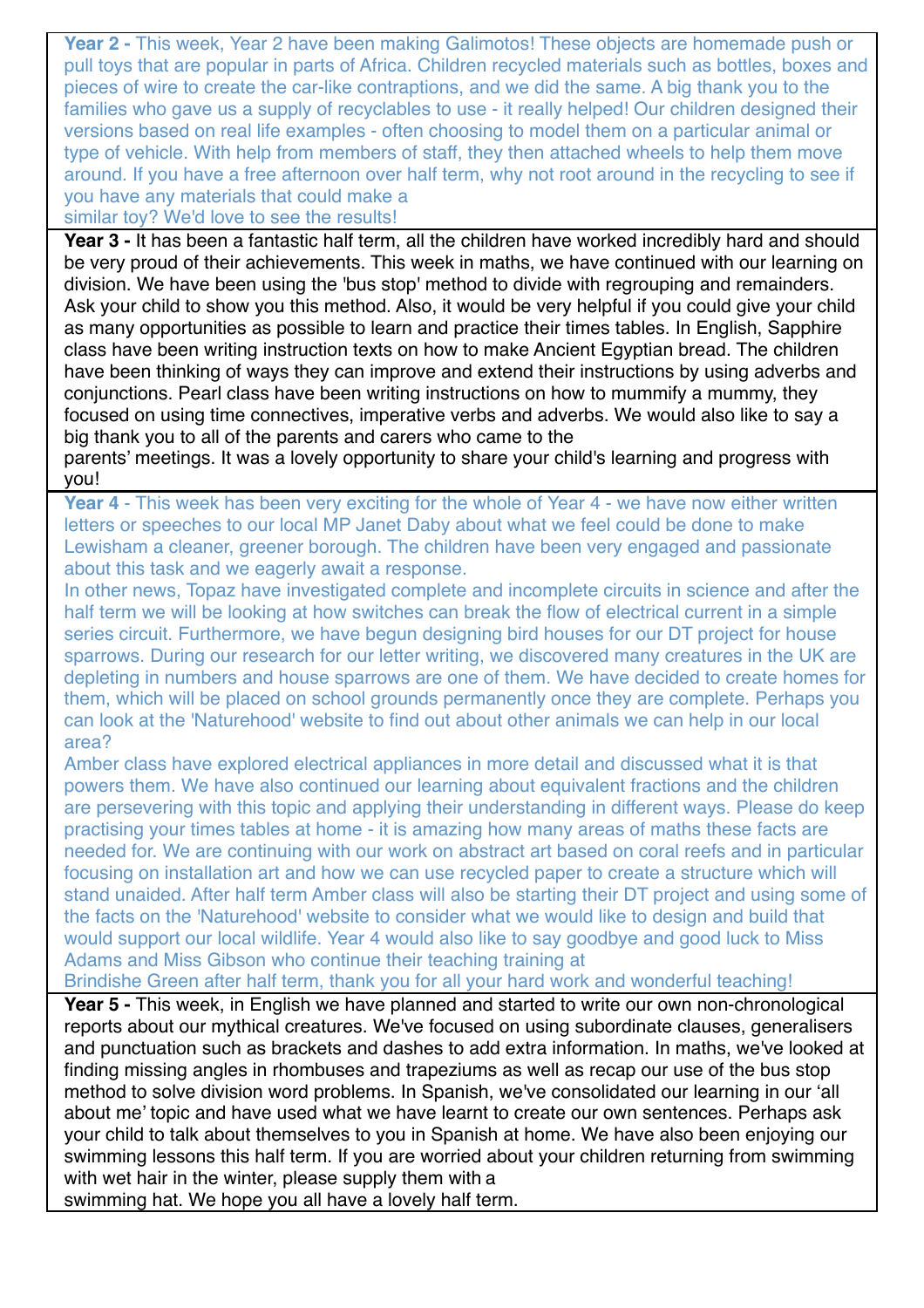**Year 6 -** This week, Year 6 have continued to improve in their maths; we are very proud of how hard the children are all working to build solid foundations in their maths understanding which will help them in secondary school. Something to work on at home is converting between different measures. E.g. *What is 6.7litres in millilitres?*

Most newspapers are read online these days, so when we finished drafting and editing our newspaper reports about the Australian bushfires, we have begun to word process them and design our own website front pages.

This week we concluded our gymnastics lesson sequence and the children have shown a development in

both skill and confidence. We have also continued to develop our climate protest artwork.

# **CORONAVIRUS: PUBLIC INFORMATION**

The Government and NHS are well prepared to deal with this virus.

You can help too.

Germscanliveonsomesurfacesforhours. To protect yourself and others:

- Alwayscarrytissueswithyouandusethem to catch your cough or sneeze.
- $\cdot$  Bin the tissue, and to kill the germs, wash your hands with soap and water, or use a sanitiser gel.